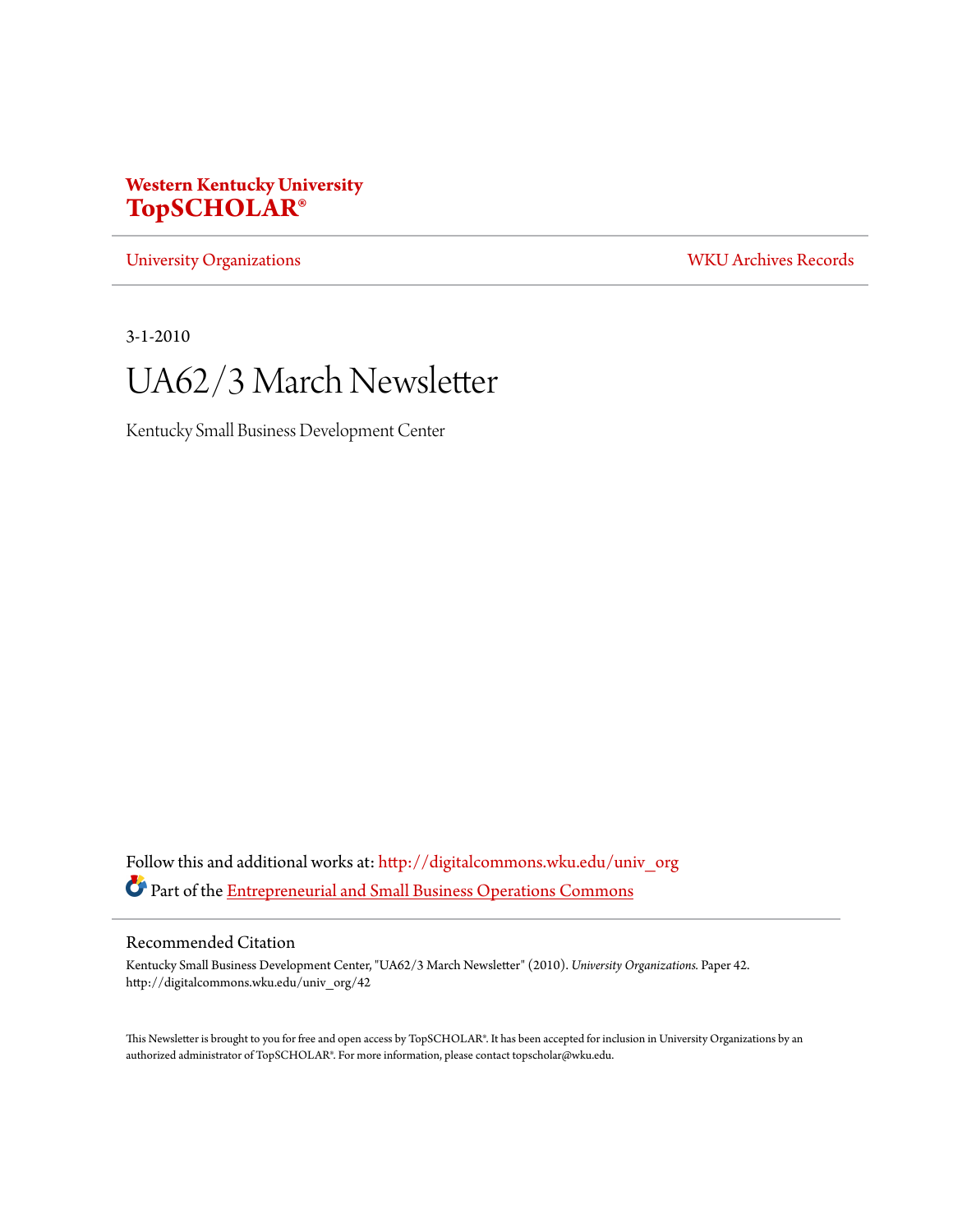#### ${\tt lssue:}$  # 14  $3/01/2010$



#### **Greetings!**

I hope you continue to find our newsletter informational and valuable - I'll try to put at least 5 bucks worth of information in each one to compensate you for your time.

Here's the workshop link.

#### **Adam Brownlee**

**Director, WKU SBDC**

adam.brownlee@wku.edu

www.wkusmallbiz.com

# The Case for Business Ownership

#### **Build Systems Not Buckets**

How much can you sell your job for? Better yet, who has control over when your job is sold and bought? Your employer, right you're either hired or fired.

After 20 years, how much can you sell your job for?

## **In This Issue**

Build Systems, Not Buckets

#### **GORDON FORD** COLLEGE OF BUSINESS



### **Cash Flow Day**

#### **Do You Like Cash Flow?**

The image cannot be displayed. Your computer may not have enough memory to open the image, or the image may have been corrupted. Restart your computer, and then open the file again. If the red x still appears,

you may have to delete the image and then insert it again.

Do you get a warm fuzzy feeling when you find an investment that cash flows? Then you should register for our upcoming workshops.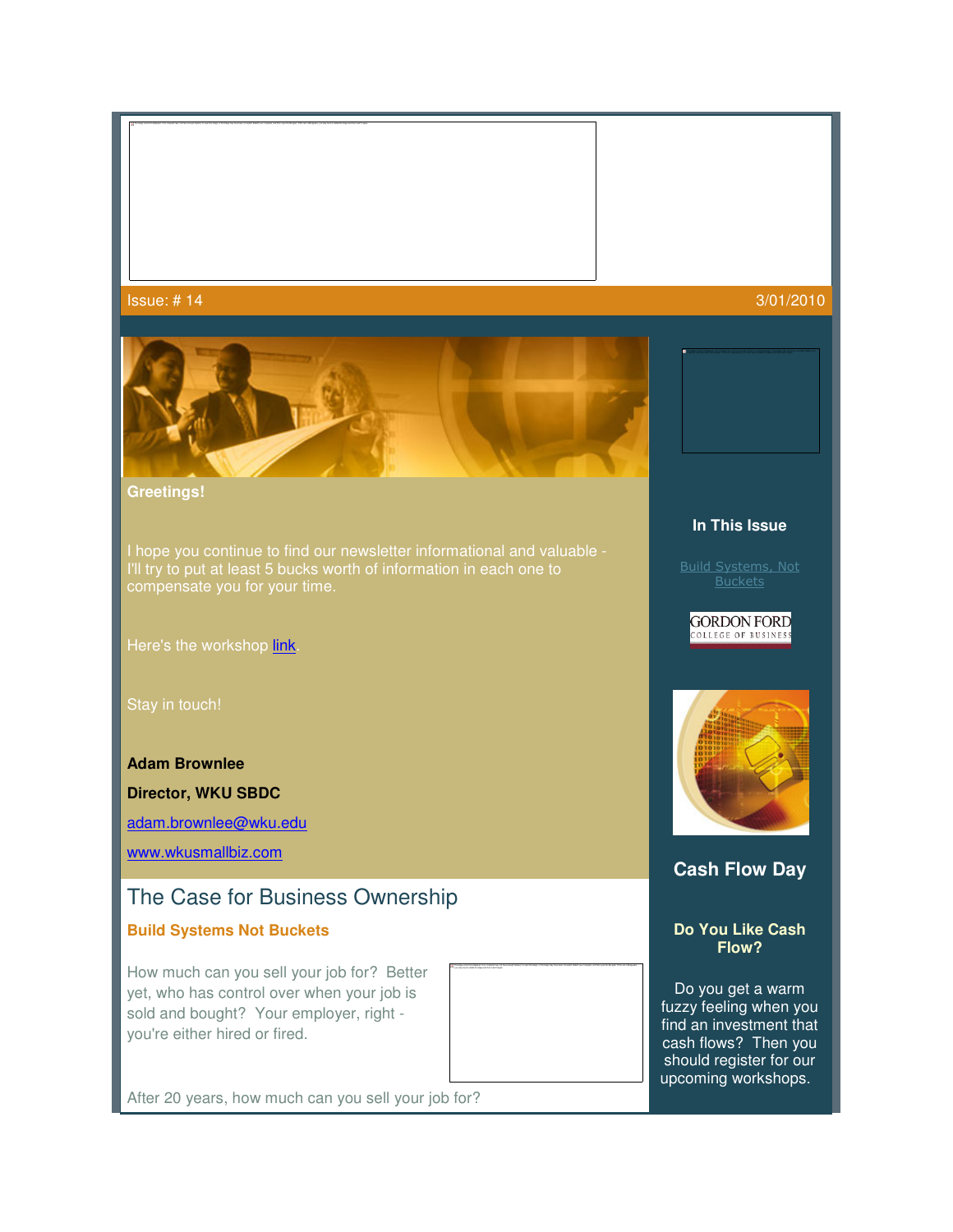If you own a business, how much can you sell your business for? Either your accountant or the *Small Business Development Center* can tell you, correct?

If it involves a building that your business has purchased for you over the years you can perform a comparable market analysis to determine the value.

If you are selling a cash flowing business then the computation used is the If you are selling a cash flowing business then the computation used is the<br>earnings approach ... the accounting net profit **plus** excess owner's salary, plus depreciation/amortization expense, plus discretionary and extraordinary one-time expenses **divided by** a capitalization rate. (the equivalent to the required return on investment on earnings which can range anywhere from 20% to 40% for small business.) lent to the required return on investment on earnings which can<br>anywhere from 20% to 40% for small business.)<br>0 years, how much can you sell your business for?<br>where does one receive favorable tax treatment - as an employe

After 20 years, how much can you sell your business for?

Also, where does one receive favorable tax treatment - as an employee or business owner? Robert Kiyosaki author of Rich Dad, Poor Dad provides us with this simple quadrant:



On the left side we have Employees and Specialists or Small Business On the left side we have Employees and Specialists or Small Business<br>owner's. On the right we have Business Owner's and Investors. To get favorable tax treatment and to accelerate your wealth building capabilities, favorable tax treatment and to accelerate your wealth building capabil<br>you want to be on the right side of the quadrant in the B's and I's. An employee is taxed off the top and then spends what is left over. A business owner receives an income, spends and is then taxed on what is left over.

The matter can tell you,<br>
alid business for you over the<br>
tundamentals to change that<br>
tundamentals to change that<br>
tundamentals to change that<br>
tunding the constant of the constant of the details<br>
tunding the second on th solid busines fundamentals to cash flow and build assets. Click registration and **Quick L Links** Contact Us! Register for a Workshop **Resources** Funded in part through a cooperative agreement with the for details. **KSBDC SBA** IRS a cooperative<br>agreement with th<br>J.S. Small Busine<br>Administration.

All opinions, conclusions, or recommendations are those of ommendations are those<br>the author(s) and do not necessarily reflect the views of

U.S. Small Business Administration.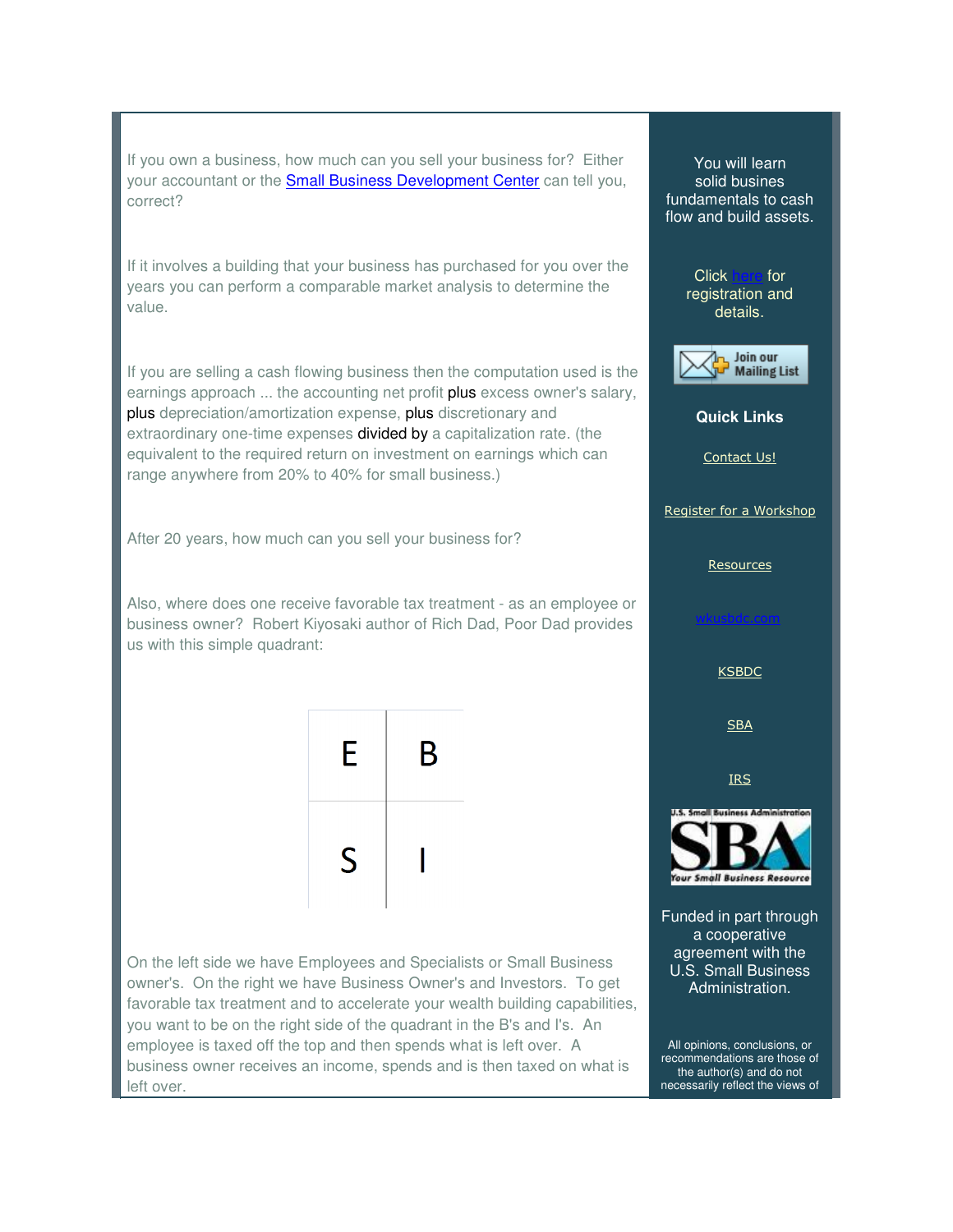The quadrant brings up another point - what is the difference between a Business Owner and an S or Small Business owner? The Business Owner owns a system as illustrated by this simple analogy:

A small town in need of water identifies a quality source, a large lake one mile away. Two budding entrepreneurs start a business to deliver the water to the town. The first gal gets a bucket on day one and starts tenaciously hauling, making about a \$100 a day. The second gal plans for 6 months, visits the Small Business Development Center, writes a business plan, incorporates, secures financing from her banker, meets with the zoning commission, buys insurance, hires employees, builds a pipeline and starts pumping water to the town for about \$1,000 a day.

The first gal seeing this starts hauling two buckets a day, hires her son into the business, starts working 12 hours a day and after 12 months of this, folds and goes back to her day job.

The point is - build systems, not buckets. We can help with this - visit our website and fill out the form under the coaching tab to get queued up in our scheduling system - click here!

Additionally, WKU offers a number of courses in Entrepreneurship to help you move from the left side of the quadrant to the right - click here to learn more.

Have a great day!

-Adam

Thanks for taking the time to read our newsletter and for passing it along to folks who might be interested in its content and our services. Please contact us at wkusmallbiz.com if you are starting a small business or if you need a tune-up.

We look forward to serving you.

**Sincerely,**

Adam Brownlee Director, WKU SBDC

adam.brownlee@wku.edu

wkusmallbiz.com

#### SBA.

Reasonable accomodations for persons with disabilities will be made if requested at least two weeks in advance. Contact Adam Brownlee, 1906 College Heights Blvd., #61086, Bowling Green, KY 42101. 1-270-745-1905.



**Cash Flow Day** 

#### **Get Rich On Your Lunch Break!**

Starting this summer, join us every Thursday at 12:00 pm on the hill for workshops, coaching and the game that teaches everyone how to get out of the rat race.

> Click here for directions.